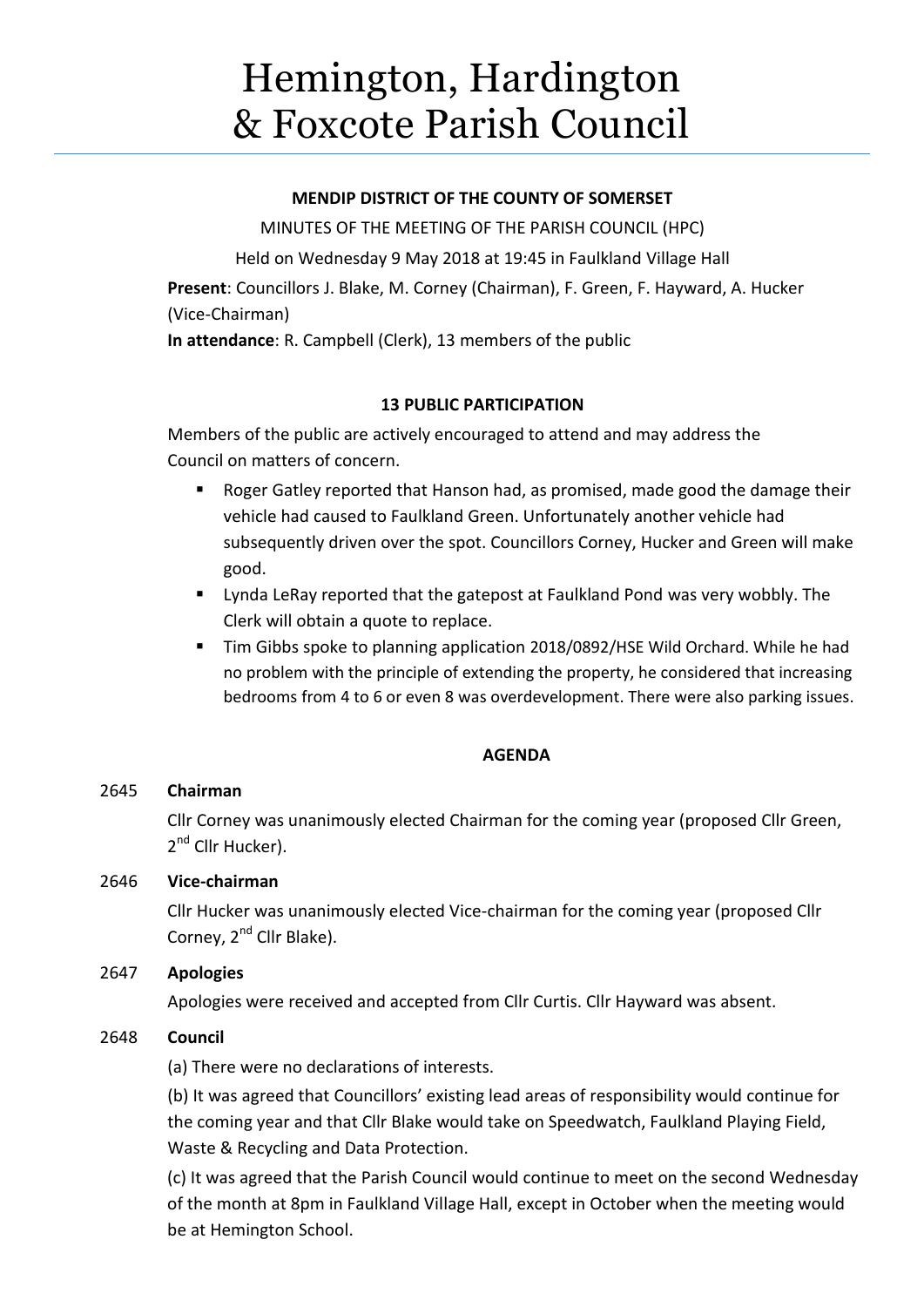#### 2649 **Minutes**

The minutes of the Parish Council Meeting of 11 April 2018 were approved as a true record and signed by the Chairman.

## 2650 **Reports**

## (a) District Councillor's report

Cllr Drewe and County Cllr Ham had spoken to the Somerset CC Cabinet Member for Highways about a meeting to co-ordinate speed limits in the area. They had been told that nearly all expenditure had been stopped pending Somerset's initiative to establish a unitary authority, in an attempt to save some £25 million.

Mendip were opposed to this initiative. Cllr Drewe had stood down as Mendip Chairman. The new Chairman was Cllr Dick Skidmore.

In relation to planning Cllr Drewe said that all planning documents will in future be sent to parish councils, including decisions on details reserved by condition.

(b) Clerk's report Actions are reported under the relevant minute.

## 2651 **Planning**

(a) The following application was considered.

| 2018/0892/HSE<br>and associated<br>Wild Orchard<br>alterations to<br>Faulkland BA3 5XJ<br>dwelling.<br>natural slate. | First floor extension<br>Replacement of<br>concrete tiles with | RESOLVED to recommend refusal (proposed<br>Cllr Hucker, 2 <sup>nd</sup> Cllr Corney, unanimous).<br>Observations: the plans are inaccurate and<br>misleading, materials not as stated. There is<br>concern about parking in a confined space.<br>The visual impact on adjoining properties<br>has not been taken fully into account. |
|-----------------------------------------------------------------------------------------------------------------------|----------------------------------------------------------------|--------------------------------------------------------------------------------------------------------------------------------------------------------------------------------------------------------------------------------------------------------------------------------------------------------------------------------------|
|-----------------------------------------------------------------------------------------------------------------------|----------------------------------------------------------------|--------------------------------------------------------------------------------------------------------------------------------------------------------------------------------------------------------------------------------------------------------------------------------------------------------------------------------------|

(b) The following planning decision was noted:

| 2018/0001/APP         | Details reserved by conditions, including       | Approval |
|-----------------------|-------------------------------------------------|----------|
| Land North of         | roads, joinery, animal mitigation and lighting, | 2.5.18   |
| <b>Faulkland High</b> | on planning consent 2017/0395/FUL.              |          |
| Street, Faulkland     |                                                 |          |

(c) There were no enforcement updates

## 2652 **Highways and rights of way**

## (a) Updates None

(b) Fingerposts The Chairman and Clerk will have a site meeting to discuss action on the fingerpost at Tuckers Grave and report to the June meeting.

(c) There were no rights of way updates.

## 2653 **Environment and maintenance**

(a) A letter to be sent to Mr R. Watts, thanking him for completing repair of the drock at Faulkland Green and asking for an account for materials used.

(b) It was AGREED to re-advertise in *Parish News* for a parish maintenance person for 10] hours per month @ £8 per hour, with an end of June deadline for applications.

## 2654 **Part-time post office**

The Clerk will contact the operator on the latter's return from holiday.

## 2655 **GDPR and Data Protection Bill**

- (a) The proposed exemption for PCs from appointing a Data Protection Officer was noted.
- (b) Cllr Blake and the Clerk will look at other GDPR requirements.